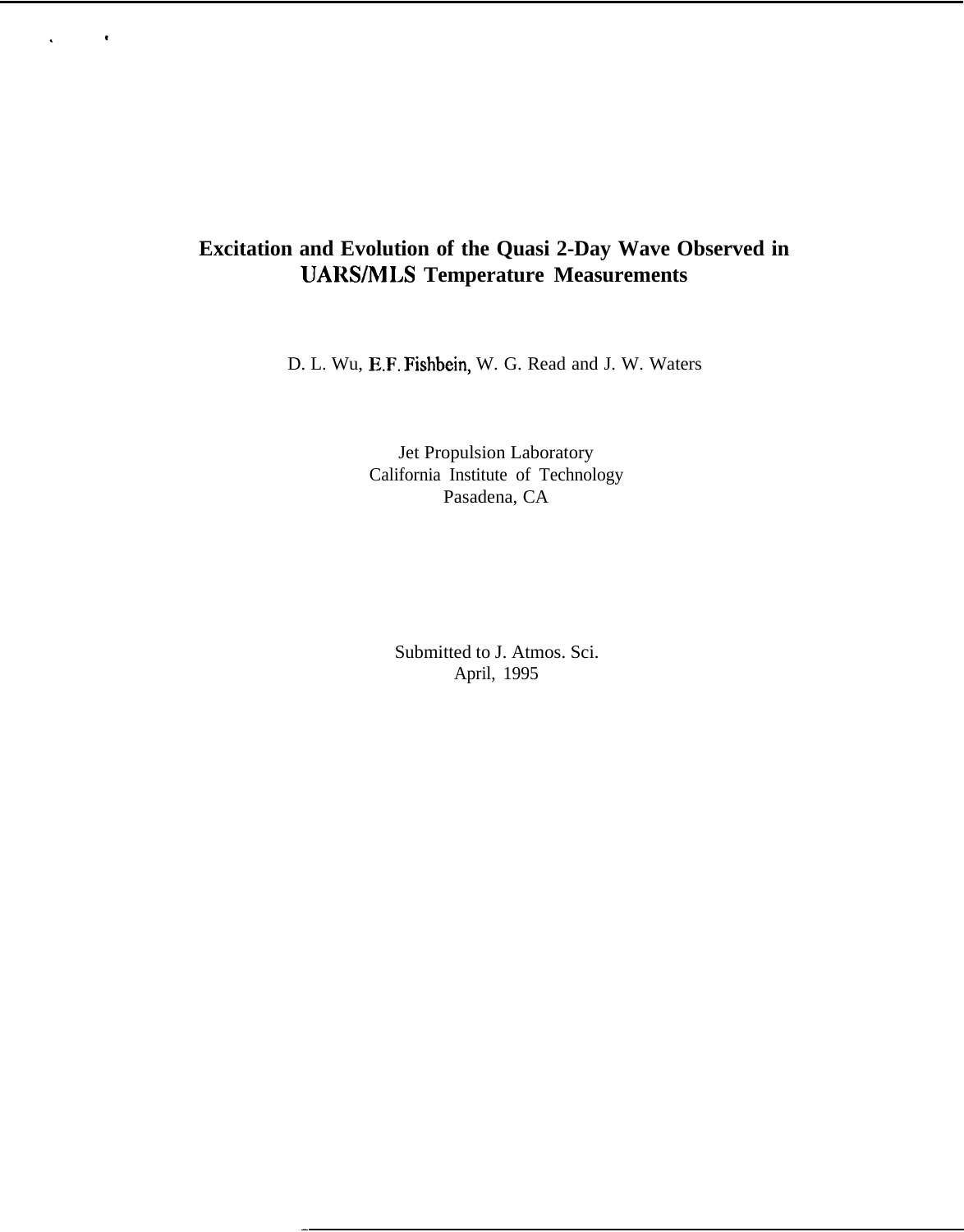## **Abstract**

The quasi 2-day wave is known as a strong dynamic perturbation occurring usually after solstice in the middle and upper atmosphere. The excitation mechanism of this transient wave is discussed for years but no clear **answe** has been attained. In this paper, propagating characteristics of the 2-day wave are studied based on 8-month temperature measurements from the Microwave Limb Sounder (MLS) on the Upper Atmosphere Research Satellite (UARS). The studies are focused on the wave events that happened in January 1993 and in July/August 1993. The data suggest that winter planetary waves could be responsible for triggering the summer 2-day wave through long penetration into the summer stratosphere. A connection is evident in the evolution of the wave amplitude between the summer 2-day wave generation and winter wave penetration. The data also suggest that the enhancement of the wave amplitude is **a** result mixed with a local unstable wave and a global normal-mode Rossby wave.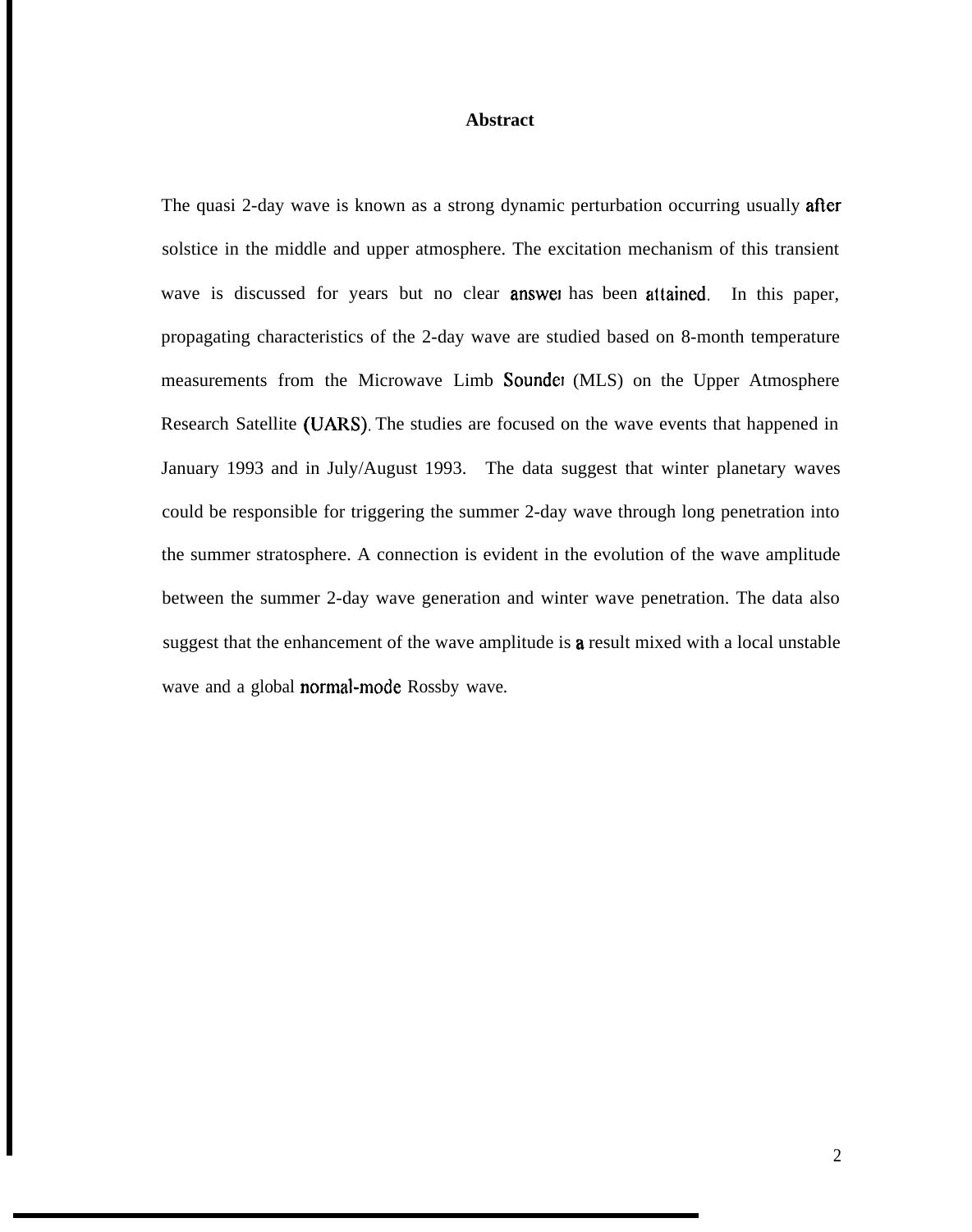#### **Introduction**

The quasi 2-day wave is a global westward traveling oscillation often observed in the middle and upper atmosphere during the months of January/February and July/August. The 2-day oscillation has been found in mesospheric wind measurements over 80-1 OOkm at a number of ground-based radar stations (for example, Mullcr and Kingsley, 1974; Craig and Elford 1981; Tsuda et al., 1988) as well as in upper stratospheric rocketsonde winds (Coy 1979). Satellite temperature and wind measurements (Rodgers and Prata, 198 1; Burks and Leovy, 1986; Wu et al. 1993) are able to provide a global view of the phenomenon and associate it with zonal wave 3-4 structures. The 2-day wave appears to be one of the strongest perturbations to atmospheric dynamics and has several interesting features. It occurs intermittently with a lifetime of 10-30 days, and the wave events usually peak one month after solstice at the mid-latitudes summer hemisphere. The wave period varies from 1.8 to 2.3 days with larger frequency variability in July/August events.

Two mechanisms have been proposed to explain the wave excitation. One is known as the normal-mode theory (Salby, 198 1) which interprets the 2-day oscillation as a manifestation of the (3,0) Rossby normal mode. In the realistic atmosphere, a resonant normal mode may be distorted in shape due to non-uniform mean wind structures and easily triggered. A small perturbation such as atmospheric instability and breaking planetary waves may excite a global normal-mode response if the atmospheric conditions are favored. Atmospheric viscosity, in the meanwhile, is the damping mechanism that prevents normal modes from further growth. Another explanation for the 2-day wave emphasizes the role of the baroclinic instability above the summer easterly jet (Plumb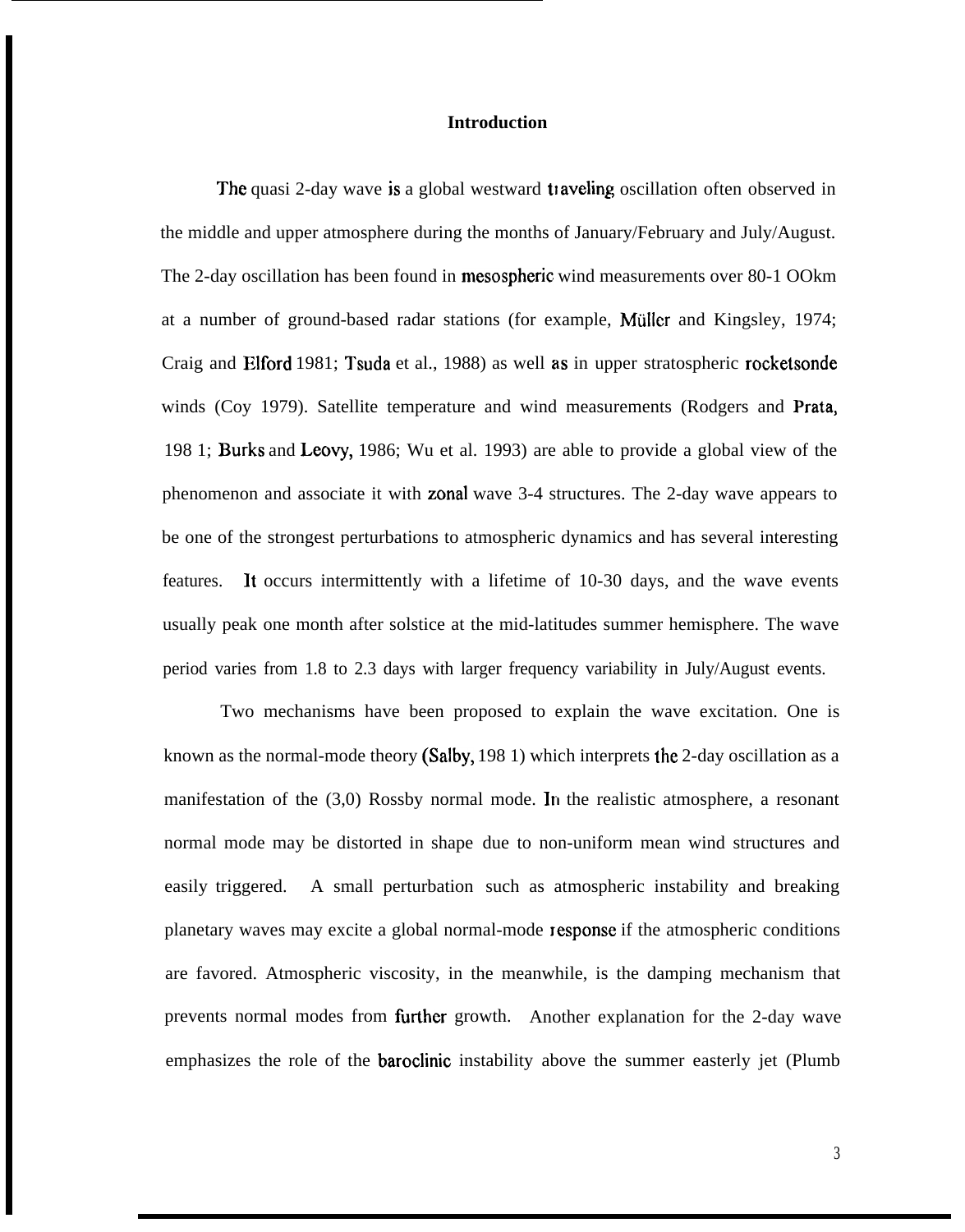1983). According to this theory, the 2-day wave is one of fast growing unstable modes due to the atmospheric instability and the enhancement is localized in the unstable zones. A perturbation may grow widely in a short period of time if it matches an unstable mode in wavenumber and frequency.

It also possible that the 2-day wave exists as a combination of normal and unstable modes. As suggested by Randel (1994), the observed wave structures, on one hand, agree well with normal mode calculations showing an expected  $(3,0)$  structure in the summer hemisphere and a consistent phase relation across the two hemispheres. On the other hand, the episode of the summer 2-day wave is well correlated with the local instability signature in the 5-year observations. The match of the  $(3,0)$  normal mode and unstable waves in frequency and wavenumber makes the 2-day wave difficult to distinguish between the two components. In fact, the coupling of the normal mode and baroclinic instability enables the 2-day wave more readily to be excited near a solstice period. It has been suggested that the forcings leaking from the winter into the summer hemisphere may be responsible for the initial triggering (Tsuda et al., 1987; Craig et al., 1980).

In this paper, we present more evidence of excitation and evolution of the 2-day wave observed in the temperature measurements with the Microwave Limb Sounder (MLS) on board the Upper Atmosphere Research Satellite (UARS). Evolution of the 2 day wave in a high temporal resolution is obtained to study detailed cause-and-effect relation of the propagating disturbance. Behaviors of the wave propagation are found to be consistent with the suggestion that the 2-day wave is composed of both normal and unstable modes during its development. A connection between the summer 2-day wave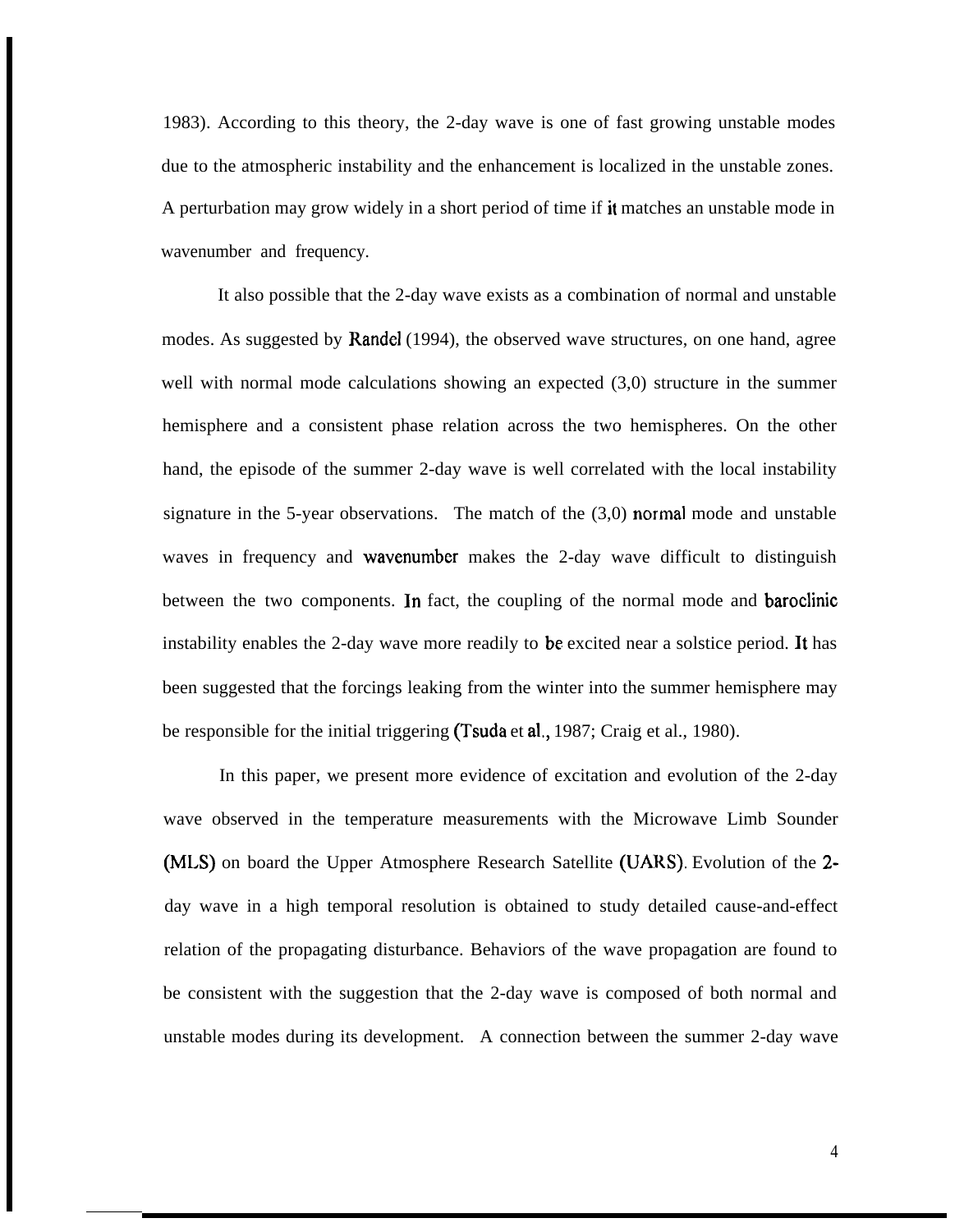and the winter wave is evident in the MLS data, which may reveal a signature of the winter wave leaking into the summer hemisphere and triggering the summer 2-day wave.

#### **Data**

The data analyzed here are obtained with special research algorithms developed by the MLS science team for improving temperature and pressure retrievals. The MLS, in operation since 12 September 1991, is a remote-sensing instrument to simultaneously measure molecular abundances  $(0, CLO, H<sub>2</sub>0, and HNO<sub>3</sub>)$ , temperature and pressure in the middle atmosphere (Waters, 1993; Barath et al., 1993). Temperature and pressure are retrieved from the radiance measurements of  $0$ , microwave thermal emissions near 63 GHz of which line spectrum is resolved into 15 channels. in the standard MLS products, currently available for public, temperature is retrieved using the MLS Version 3 (V3) algorithm at 6 pressure levels from 22 mb to 0.46 mb. With some modifications, temperature is retrieved at 10 pressure levels in the new algorithms including 46, 0.22, 0.1 and 0.046 mb.

The basic principle of temperature retrieval is the same in both the new and standard algorithms (Fishbein et al,, 1995). The major differences, which lead to better results for temperature, are in the treatments about background emissions and radiance measurements near the line center. The new temperature results, although still preliminary, are improved in several aspects: (1) The systematic bias due to background emissions is greatly reduced. There was  $a - \mathbf{K}$  systematic **variation** that synchronizes the UARS yaw cycle in the V3 temperature. A better model is applied in the new algorithms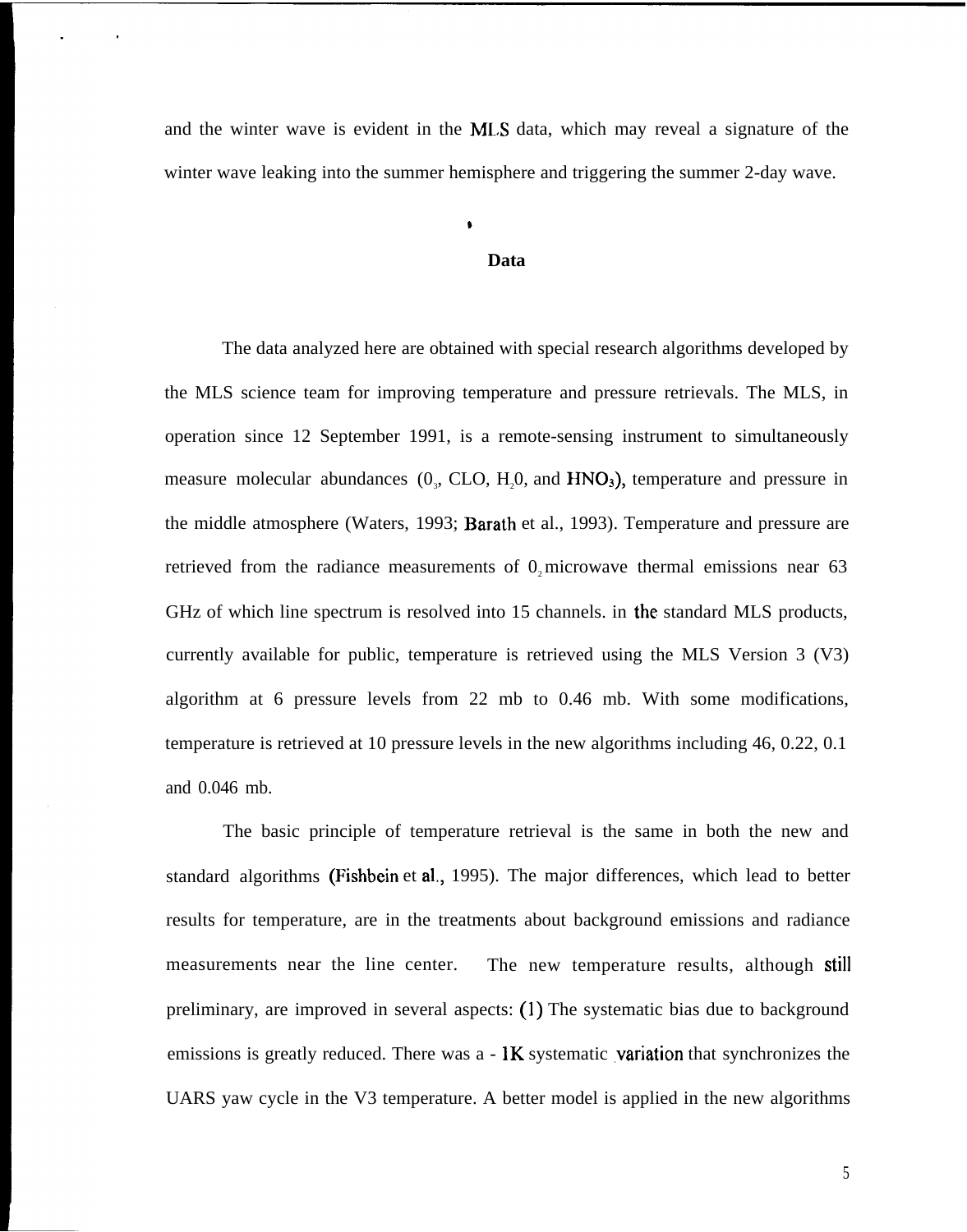to remove the non-atmospheric contributions, reducing the bias to less than  $0.3$  K. (2) Temperature at 0.22, 0.1 and 0.046 mb is being retrieved for scientific uses. The temperature information at these levels comes primarily from the radiance close to the line center which is measured with three channels. The three center channels are excluded in the V3 software for concerning possible contamination due to Zeeman splitting of the earth's magnetic field. However, in the new algorithms we take advantage of the fact that the saturated radiance is a weak function of the Zceman effect, and include the threechannel radiance measurements for the temperature retrieval, As a result, we obtain some useful temperature measurements at higher altitudes. (3) In the new algorithms, temperature retrieval is coupled with pressure retrieval in a vector format. The vector scheme improves both pressure and temperature retrievals at high altitudes because it prevents retrieval errors from propagating to low altitudes as inherent in the onion-peeling type of retrievals employed by the V3 software, (4) The new temperature product is now independent of the NMC analyses. Instead of relaxing to the National Meteorological Center (NMC) data, the new product is constrained to a UARS climatology when there is no temperature information from the radiance measurements. Therefore, the new product is more valuable for applications in data assimilation,

The bias due to the earth's magnetic field is present in the new temperature data and requires special care because the algorithms have not accounted for the Zeeman splitting effect. Temperature may be retrieved up to -0.005 mb from the MLS radiance measurements if the Zeeman effect is accurately calculated. IIowever, at the present time, the modeling efforts are limited to a few simple calculations which are not enough to deal with complicated magnetic field orientations. Given the existing forward model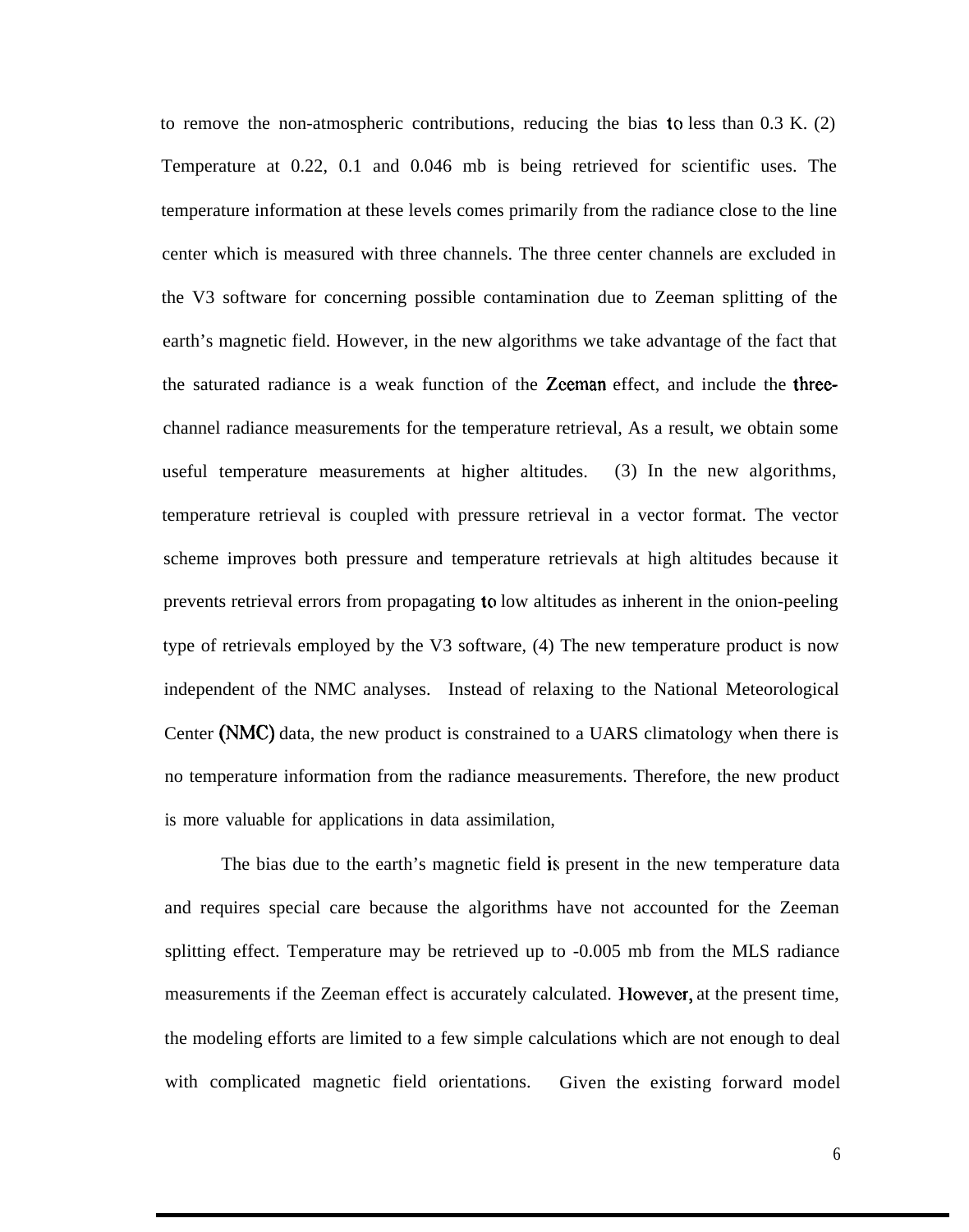calculations, temperatures up to 0.022 mb may still be retrieved if saturated radiances in the center channels are used. Such retrieval, avoiding sophisticated computation about the magnetic effect, may produce some scientifically useful results, but additional errors need to be quantitatively assessed. The errors arc estimated and listed in Table 1 for selected pressure levels. Since the effects of the magnetic field is approximately stationary for the MLS, the introduced errors expose less serious contamination to the study of fast moving waves than the study of slowly moving waves, and waves 2 and 3 are less affected than wave 1 and mean components. The confidence level for the 2-day wave amplitudes obtained in this study is about 0.5 K at heights below 0.46 mb and 1 K above that height.

| Pressure<br>level (mb) | Accuracy             |                   | Precision in Temperature<br>$\bf(K)$ |          |                                         |          |
|------------------------|----------------------|-------------------|--------------------------------------|----------|-----------------------------------------|----------|
|                        | Pressure<br>(meters) | Temperature<br>K) | Diurnal &<br>Yaw-cycle               | Mean     | <b>Magnetic Field Effects</b><br>Wave 1 | Wave 2   |
| 0.046                  | 70                   |                   | < 0.3                                |          |                                         | <2       |
| 0.1                    | 40                   |                   | < 0.3                                |          |                                         |          |
| 0.22                   | 30                   |                   | < 0.3                                |          |                                         | < 0.5    |
| 0.46                   | 20                   | 1.5               | < 0.3                                | $<$ ().5 | < 0.5                                   | $\Omega$ |
|                        | 20                   |                   | < 0.3                                | $\Omega$ |                                         |          |
| 2.2                    | 30                   | 0.8               | < 0.3                                | $\Omega$ |                                         |          |
| 4.6                    | 40                   | 0.6               | < 0.3                                |          |                                         |          |
| 10                     | 60                   | 0.7               | < 0.3                                |          |                                         |          |
| 22                     | 120                  |                   | < 0.3                                |          |                                         |          |
| 46                     | 180                  |                   | < 0.3                                |          |                                         |          |

TABLE 1

The MLS sampled latitudes range from 34° in one hemisphere to 80° in the other and two solar local times are sampled at a given latitude circle. The spacecraft makes 10 yaw maneuvers per year, allowing views of the polar regions alternately. There are 15 orbits per day and about 90 profiles per orbit. The data during 30 November 1992-17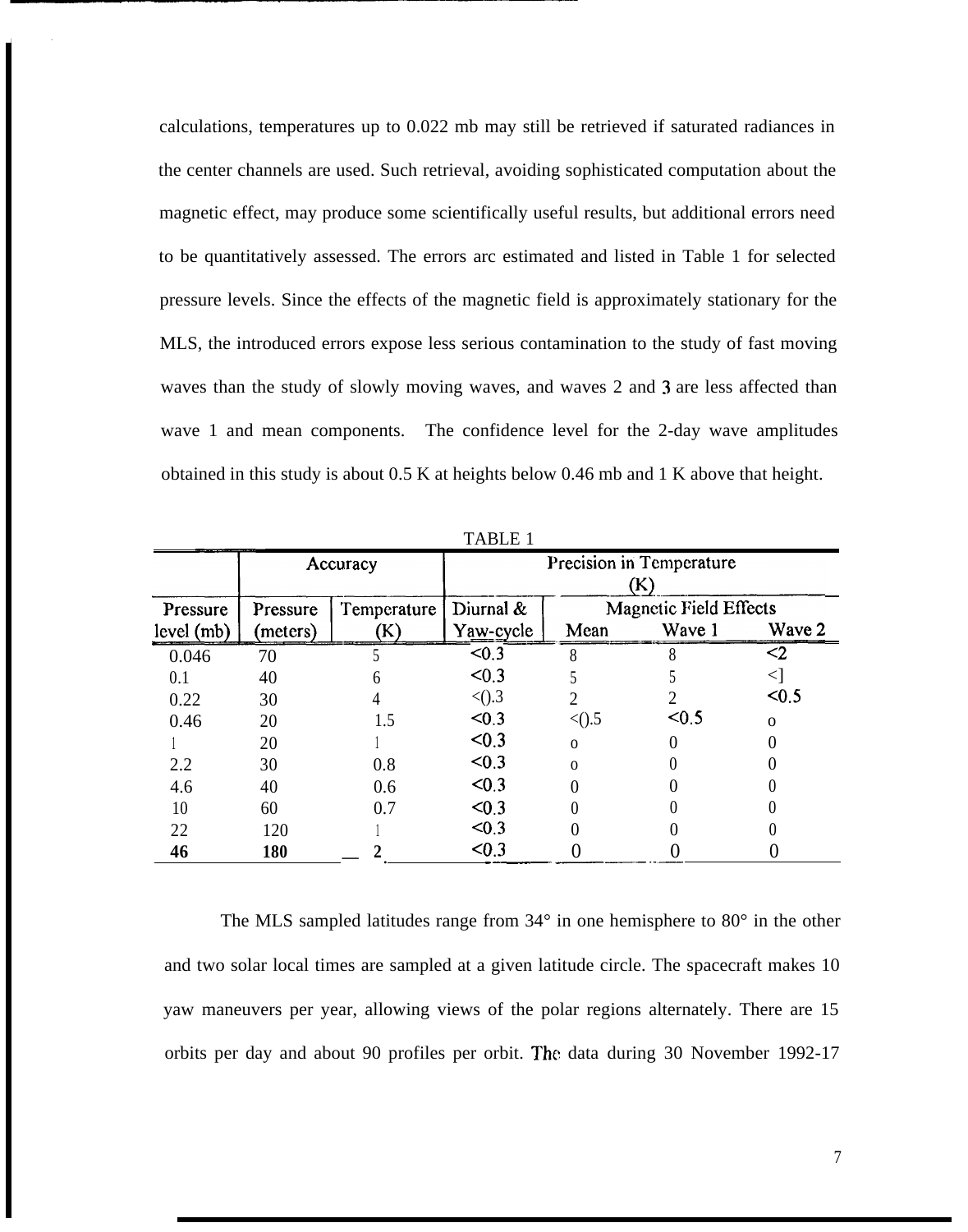September 1993 are analyzed and two solstice periods are covered with continuous observations.

I

## **Wave Spectra**

The MLS temperature data, gridded in latitude and pressure level, are subject to spectral analysis to extract zonally propagating wave perturbations. A wave spectrum, which is defined here as the amplitude response at a given frequency and wavenumber, is calculated using a least squares fitting technique (Wu et al, 1995). Aliasing is also examined for the different sampling patterns at various latitudes. For UARS, there are enough samples to resolve a wave 3 structure such that the 2-day wave is generally not aliased by other major **planetary** waves. However, in the high-latitude stratosphere winter, planetary waves are so strong and rich in spectrum that the leakage of spectral power may not be negligible. In most cases, the 2-day wave is a well-defined spectral component and easily resolved.

Figure 1 presents the wave spectrum at a latitude of 20°S and a pressure level of 0.46 mb for the period of Jan. 10-30, 1993, when the 2-day wave, a westward traveling oscillation, sharply peaks at a period of -48h and zonal wavenumber 3. The 48h period derived from the MLS temperature data is slightly different from 51 h reported by Rodgers and Prata (1981) for the temperature measurements in January 1973 but agrees well with the NMC observations (Randel, 1994). The 2-day wave period, as suggested by normal mode calculations (Salby, 1981; Hagan et al., 1993), may vary slightly if the structure of mean flow changes and multiple spectral **components** may also be present. Nevertheless,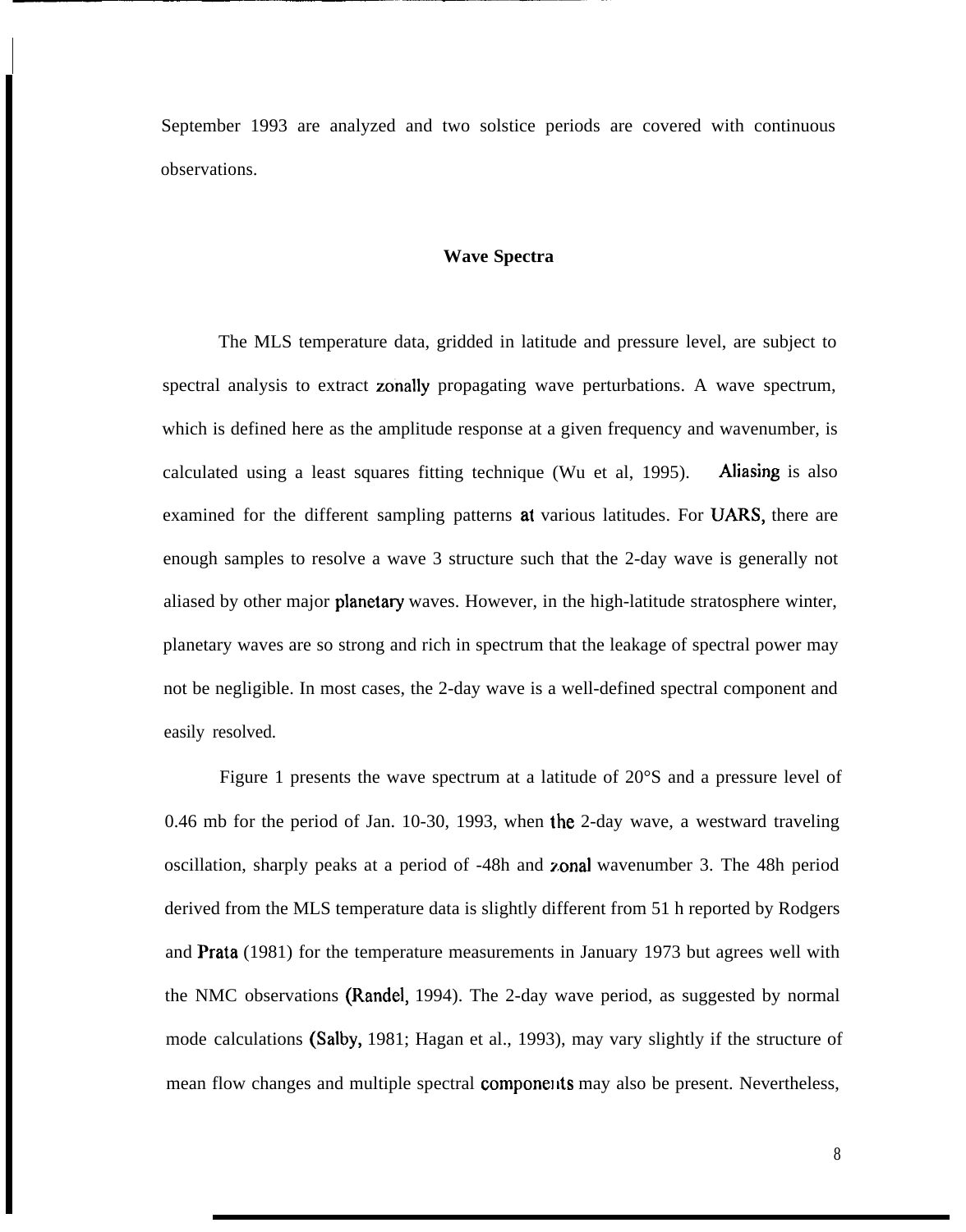these calculations suggest that the prominent spectral component of the January event should be close to the 48h. The 2-day wave may not be easily identified from a map of temperature anomaly because as seen in Figure 1, other planetary waves are also present, for example, the diurnal tide, a westward propagating 10-day wave, and the stationary wave 1.

Figure 2 is the wave spectrum at a latitude of 20°N and a pressure level of 0.1 mb for the period of June 18-July 7, 1993. This is a much weaker event than that in January, and consists of two equally important spectral components. One component peaks at a period of -50h and zonal wavenumber 3 while another can be identified at a period of -45h and zonal wavenumber 4. These values are somewhat different from 58h and 55h found in the NMC temperature data (Randel, 1994) but there is consistency showing that the shorter period is also associated with the larger wavenumber. Some aliases are also present in the spectrum because this sampling pattern is different from the case in January 1993. The weaker amplitudes, located at (wavenumber, period)  $=$  (-3, -0.49) and (-2, 0.53), are respectively the aliases of the 2-day wave components at (4, 0.53) and (3, 0,48). Aliasing arises because two nodes sampled at this latitude circle are too close together in local time. Since the aliasing is not mutually equal in amplitude, we are able to distinguish the aliasing and aliased components. Multiple wave components were also observed in mesospheric radar winds during the month of July 1991 (Harris and Vincent, 1992), where periods of51 h and 44 h were specified.

## **The 2-nay Wave in January 1993**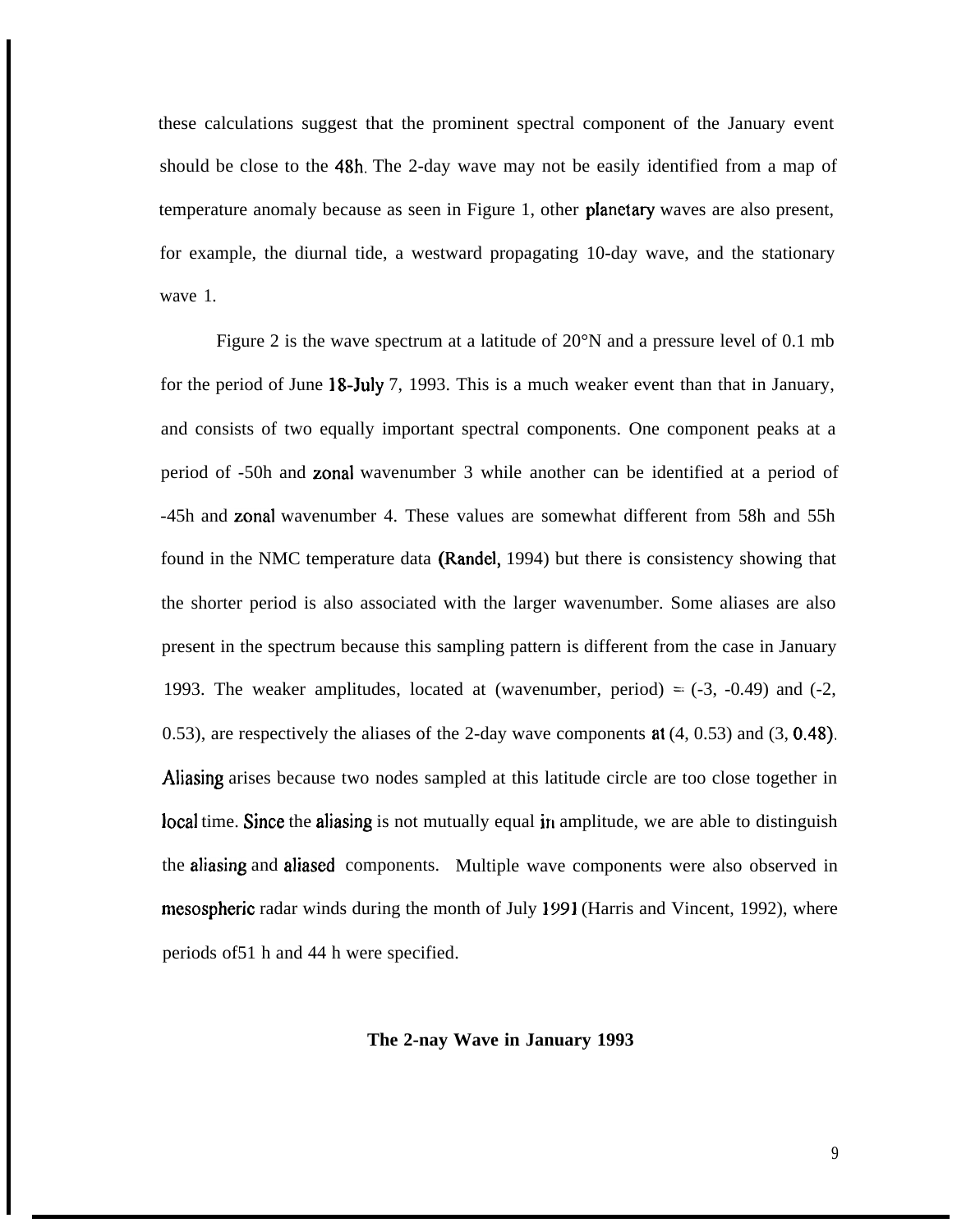The 2-day wave amplitudes and phases are extracted at the two prominent frequencies, i.e., (3, 0.5) and (4, 0.53), using the same least squares method. A frequency filter of 0.25  $day^1$  is chosen for a fine temporal resolution in time series. For the January event, the time series of the wave amplitudes at (3, O. 5) and (4, O. 53) are shown in Figures 3 and 4 respectively. In order to investigate detailed generation and evolution processes, the 4-day resolution is desired so that the direction of wave progression can be resolved precisely. As discussed later, with the fine resolution, we are able to understand, to a better extent, cause-and-effect relations among the 2-day wave, instability effects and other planetary waves.

The time series in Figure 3 shows the very early stage of the 2-day wave generation during late 1992 and early 1993. A precursor can be seen at all levels around 10 December 1992 in the northern hemisphere, which gathers strength through the winter and eventually spreads to the equator with increasing height. A second strong disturbance in the northern hemisphere occurred near the end of December, which shows a similar radiating pattern into the southern hemisphere. These transient perturbations in the winter are correlated to the mid-winter stratospheric warming, and also seem to connect with some weak and delayed perturbations in the summer simply by observing the progression of the wave amplitudes. The delaying is more clearly depicted at the levels of 2.2 and 1 mb where the peak amplitudes at middle latitudes show up later than those at high latitudes. The amplitude of the  $(3, 0.5)$  component grew rapidly at latitudes between  $10^{\circ}$ S and 50°S during January and the peak amplitude moves poleward at the levels above 0.2 mb from 20°S in early January to 30°S in late January. The amplitude peaks at a slightly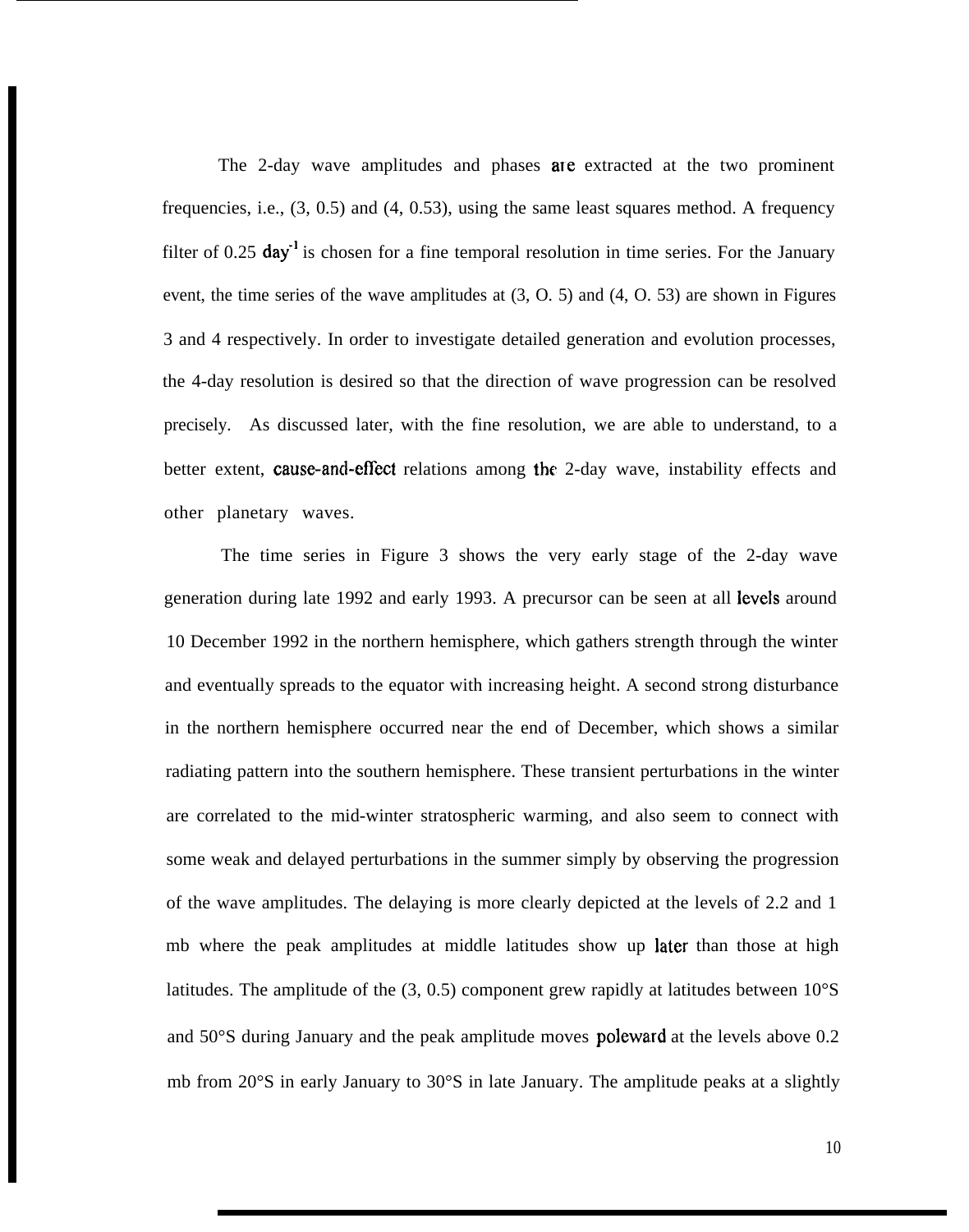lower latitude but moves to a higher latitude as height increases. After a -7 K peak was reached in mid- and late-January at 0,046 mb. the 2-day wave gradually vanished in the summer hemisphere in the beginning of February yielding a duration time of about 40 days for this event.

The horizontal structure of the January 2-day wave matches the characteristics of the (3,0) normal mode showing a node near the equator. In fact, it can be shown later that the perturbations in the two hemispheres are coherent. At the altitudes below 2 mb, the amplitudes are larger in the winter than in the summer possibly because there is a large amount of energy dispersed from the planetary waves in the winter, and this energy may be responsible for the excitation of the 2-day wave eventually. At the altitudes above 2 mb, the amplitude of the summer wave is larger than that in the winter which agrees with the expection for the  $(3,0)$  normal mode. It is interesting to note that the enhancement in the summer hemisphere does not immediately follow the first precursor and the actual burst occurred about 10 days later.

The (4, 0.53) component is weaker in amplitude but accountable as a part of the event throughout the month of January (Figure 4). Unlike the (3, O. 5) component, the amplitude of the (4,0.53) component is maximized three times in late December, early January and early February but the amplitude decreased gradually after the first maximum. It is interesting to observe that the first peak was  $\mathbf r$  cached earlier than the time when the (3, 0.5) component began to grow, which may suggest some interactions between the two components. A precursor is evident in the winter hemisphere as well at about the same time and place as in the (3, 0.5) component, and shows some connection to the later summer perturbations. The time delay between the summer and the winter perturbations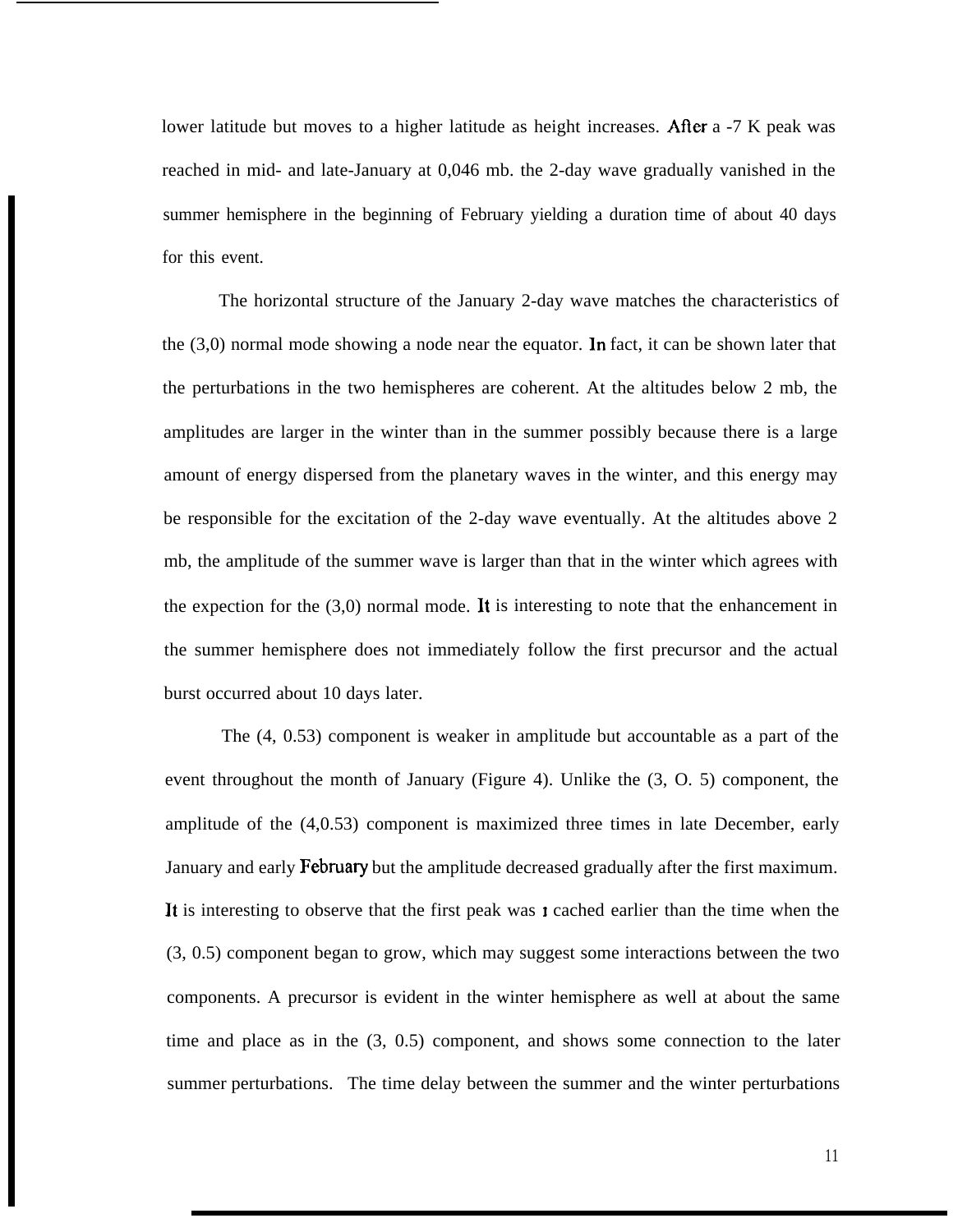again suggests that the summer 2-day wave may be initially triggered by the winter planetary waves penetrating into the summer.

The latitude-altitude plots (Figure 5) provide clear evidence for the connection between the summer 2-day wave and the winter waves. Day 460 is the time when a strong precursor was observed in the winter hemisphere. The structure of the wave amplitude on this day [Figure 5 (a)] indicates that the winter forcing is radiating away from the polar region to the equatorial area and **further** into the summer hemisphere. The parallel phase lines in Figure 6 reveal the coherence of the perturbations in the different hemispheres showing a clear out-of-phase relation above 0.2 mb. The out-of-phase relation agrees reasonably well with the expectation of the (3,0) Rossby normal mode. In a realistic atmosphere, the amplitude distribution of the (3,0) mode is symmetric about the equator but largely enhanced in the summer hemisphere (Salby, 1981). Tilted phase lines in Figure 6 suggest that the perturbation is propagating upward and hence energy and momentum may be transported from the winter at low heights into the summer at high altitudes. Coupling to the baroclinic instability above the easterly core, the summer perturbation, in spite of small amplitudes, maybe enhanced rapidly in the unstable region since the unstable waves and the normal mode match in frequency and wavenumber. The similarity of these waves allows the 2-day wave to develop more efficiently in a combined form and become a global oscillation. In studying all the plots afier Day 460 we found that the summer perturbation above 0.1 mb was first enhanced and the enhancement at lower altitudes happened later. The plots on Days 483 and 502 show middle steps of the evolution. By the time that the strength of the instability decreases and disappears, as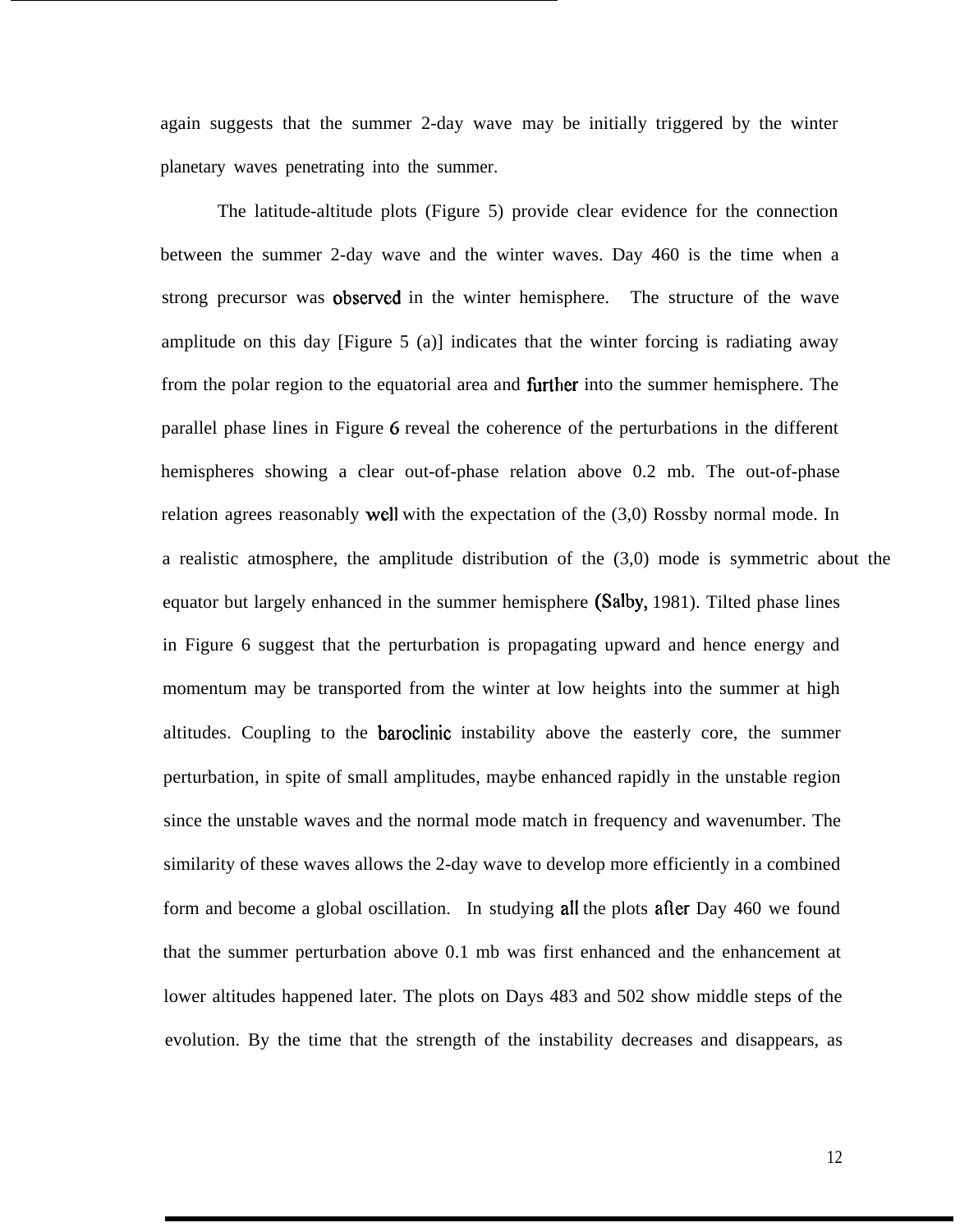illustrated by Day 526, the winter forcing can no longer excite the 2-day wave in the summer hemisphere although the wave activity is still present in the winter.

The time series of vertical amplitude profiles helps to illustrate the effects of the baroclinic instability in the summer hemisphere. Figure 7 is the time series of the vertical profiles of the (3, 0.5) amplitude at a latitude of 25°S. Two transient forcings, occurring approximately on Days **455** and 467, are related to the first precursor discussed above. The peak amplitudes of the two major forcings are tilted with respect to time, suggesting that these disturbances were propagating upward. These forcings may be crucial to the excitation of the 2-day wave because enhancement is observed following the forcings reach that height level. After the 2-day wave was triggered, the wave amplitude is first enhanced at a higher altitude, and the enhancement progresses downward indicated by the downward tilted contour lines. In other words, the wave is likely to be enhanced effectively in a dynamically unstable region when there is enough energy for disturbances. Such wave development is a manifestation of the baroclinic instability above the summer easterly jet.

#### **The 2-Day Wave in July/August 1993**

The morphology of the 2-day wave during this period is not quite a mirror image of what happened in January 1993 for the M1.S temperature measurements. As shown in Figures 8 and 9, the events in June/July/August arc generally smaller in amplitude and more sporadic in time. It is known that there is large frequency variability during this period of time, and in the MLS data two prominent components at (3,0.48) and (4,0.53)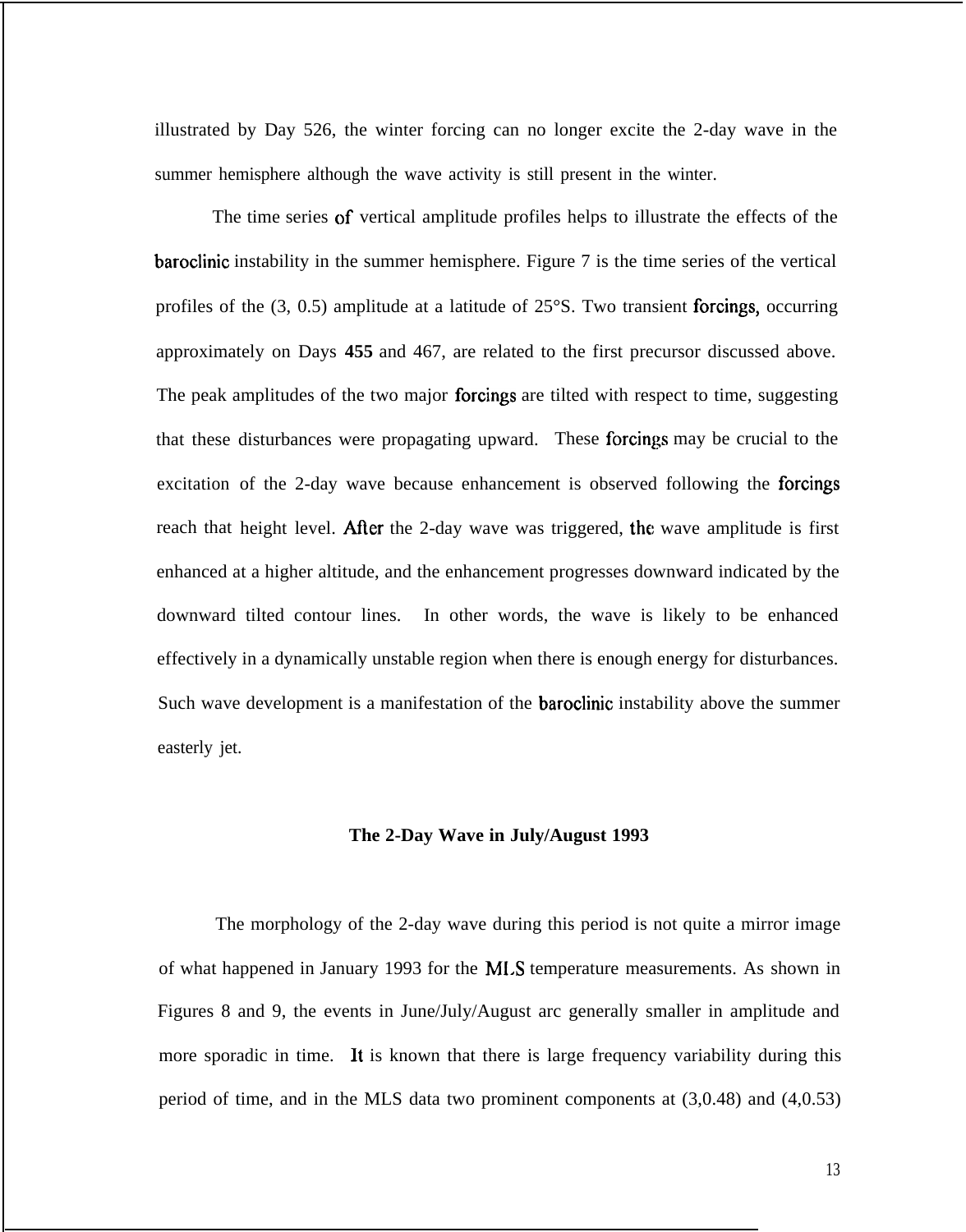for zonal waves 4 and 3 are equally important during this period. For the  $(3, 0.48)$ component, illustrated in Figure 8, major events occurred on Days 655, 675, 681, 691 and 705. For the (4, 0.53) component in Figure 9, major events occurred less frequently and peaked on Days 662,680 and 705.

During July anti August 1993, the winter wave is weaker than that in January indicated by smaller amplitudes in the winter hemisphere that hardly spread across the equator. However, there are no clear evidence of any precursors or connections between the winter and the summer waves during this period although some variability is exposed in the winter hemisphere. The evolution of the (3, 0.48) component, for example at 0.046 mb, is similar to that in the January event in terms of the poleward movement of the peak amplitude. The evolution of the (4, O. 53) component, however, shows that the movement is poleward during June and July. In August, the peak amplitudes tend to be stablized at a mid-latitude of  $\sim 30^{\circ}$ N.

It is not yet clear at the present time why the 2-day wave in July/August is weaker than that in January. The phenomenon may be associated with the strength of baroclinic instability or with the amount of energy from the **planetary** waves leaking into the summer hemisphere. Solutions given by normal mode and instability theories are limited. Normal mode calculations suggest that magnitude of the wave response is proportional to magnitude of the input perturbation but also sensitive to the mean wind structure, while calculations of unstable waves only provide a growth rate during linearly developing period. The MLS observations may suggest that the amplitude of the summer 2-day wave is proportional to amount of energy radiated and dispersed from the winter planetary waves. If this is the case, it is not surprising to observe a weaker 2-day wave in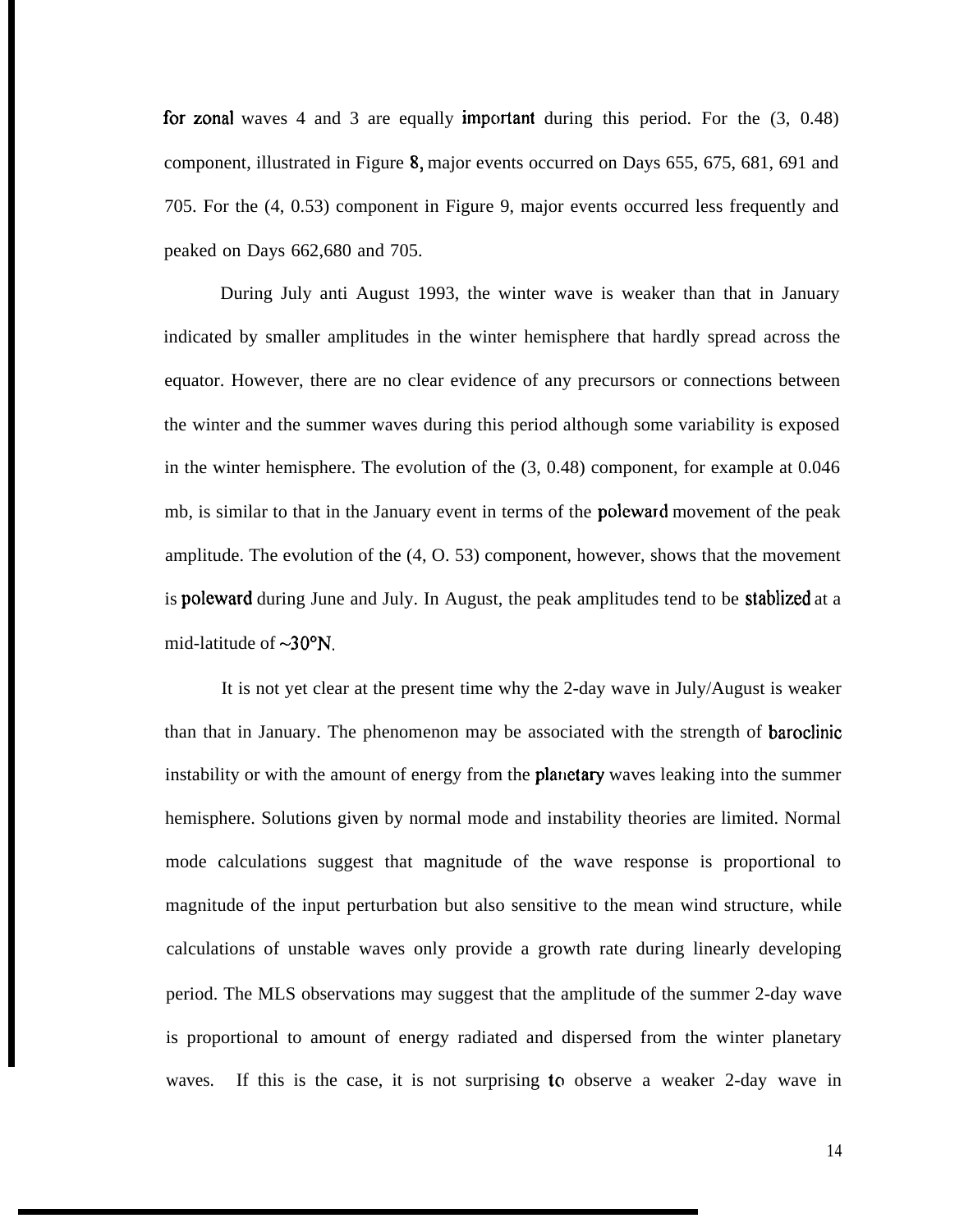July/August because the winter wave activity is known to be stronger in the northern than in the southern hemisphere.

#### **Summary and Discussion**

Using the latest research algorithms, we are able to retrieve MLS temperature in a broad height range from 46 mb to 0.046 mb and obtain useful information for the 2-day wave study. Observations of the 2-day wave in MLS temperature measurements provide new evidence for excitation and evolution of the transient oscillation. Spectral analysis reveals that there is one major component for the January event and two prominent wave components for the July/August events, consistent with past observations. The 2-day wave in January 1993 appears to be dominated by wave 3 while waves 3 and 4 are both important for the events in July/August 1993.

The wave amplitude and phase structures extracted from the MLS temperature suggest a possible connection between the summer 2-day wave and the winter planetary wave activity. A precursor in the winter hemisphere is found likely as a triggering signature for the summer 2-day wave enhanced in January. The study of the wave evolution suggests that the 2-day wave is possibly affected by both the winter wave forcings and the summer baroclinic instability above the easterly jet. The wave leaking from the winter into the summer hemisphere may be an important triggering forcing, and such forcing can be easily enhanced by the summer baroclinic instability due to the matched frequencies and wavenumbers between the normal and unstable modes. As a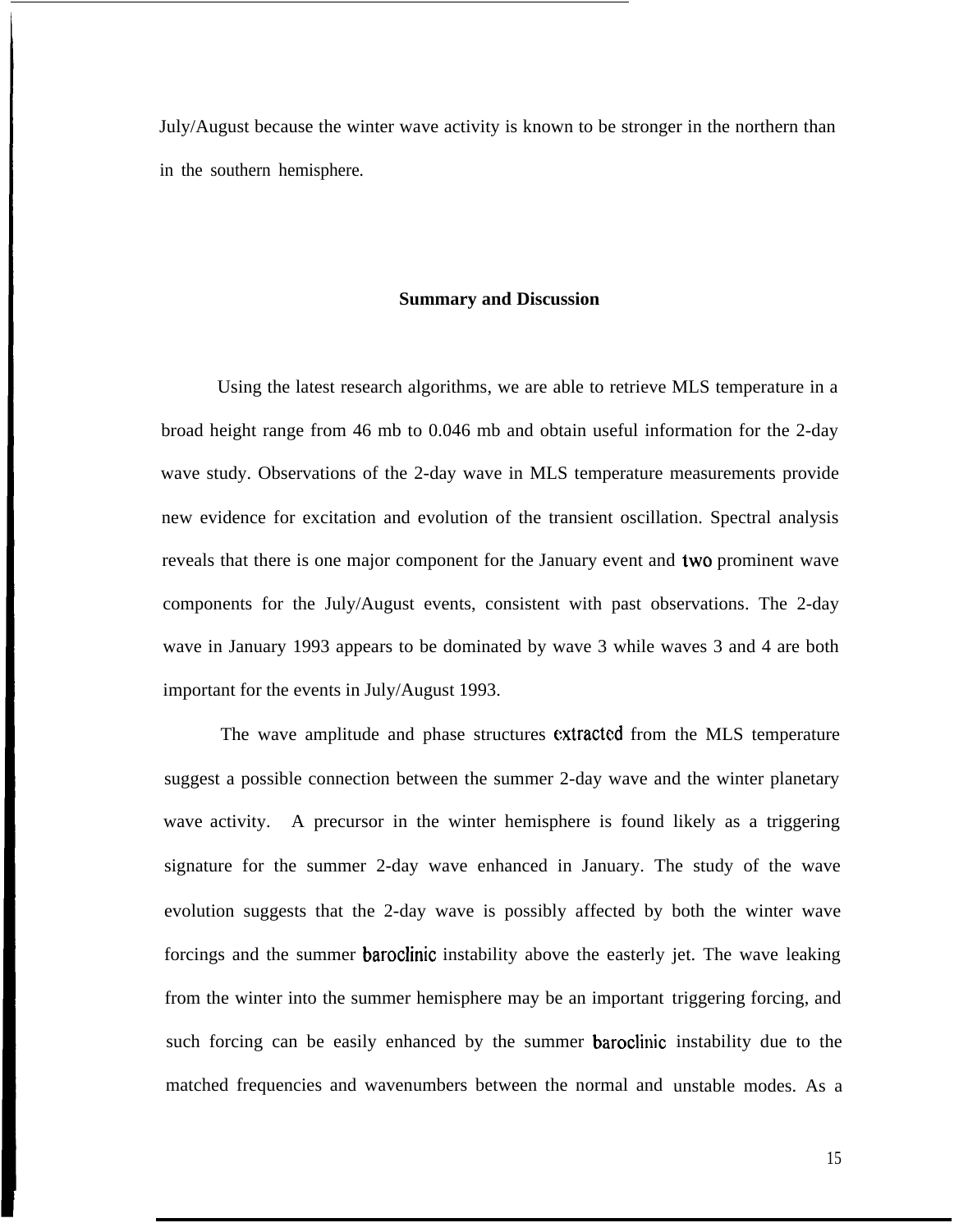combination of the (3,0) normal mode and an unstable wave, the 2-day wave may grow and spread to a wide region in the atmosphere. Randel (1994) also discussed such a possibility of the 2-day wave being a combination of Ihe normal and unstable modes based on a study of 5-year NMC data,. The characteristics of the 2-day wave were found to be mixed with the signatures of the two types of waves and can only be interpreted by the presence of both the normal and unstable modes. The MLS observations show the similar scenario in which the evolution of the 2-day wave contains characteristics mixed with the two types of waves. More importantly, the MLS observations tend to relate the triggering mechanism of the 2-day wave with the forcings in the winter hemisphere, which may help a better understanding of seasonal variation of the wave in the future.

## **Acknowlcdgmcnts**

We would like to thank the MLS science team for making the data set available. This work was performed at the Jet Propulsion Laboratory, California institute of Technology, under contract with the National Aeronautics and Space Administration, and sponsored by NASA through the Upper Atmosphere Research Satellite Project.

## **References**

Barath, F. T., M.C. Chavez, R.E. Cofield, D.A. Flower, M.A, Frerking, M.B. Gram, W.M. Harris, J.R. Holden, R.F. Jarnot, W.G. Kloezeman, G.J. Klose, G.K. Lau, M. S. Loo, B.J. Maddison, R,J. Mattauch, R,P. Mckinney, G.E. Peckham, H,M. Pickett, G, Siebes, F.S. Soltis, R,A. Suttie, J. A, Tarsala, J.W. Waters, and W.J. Wilson, The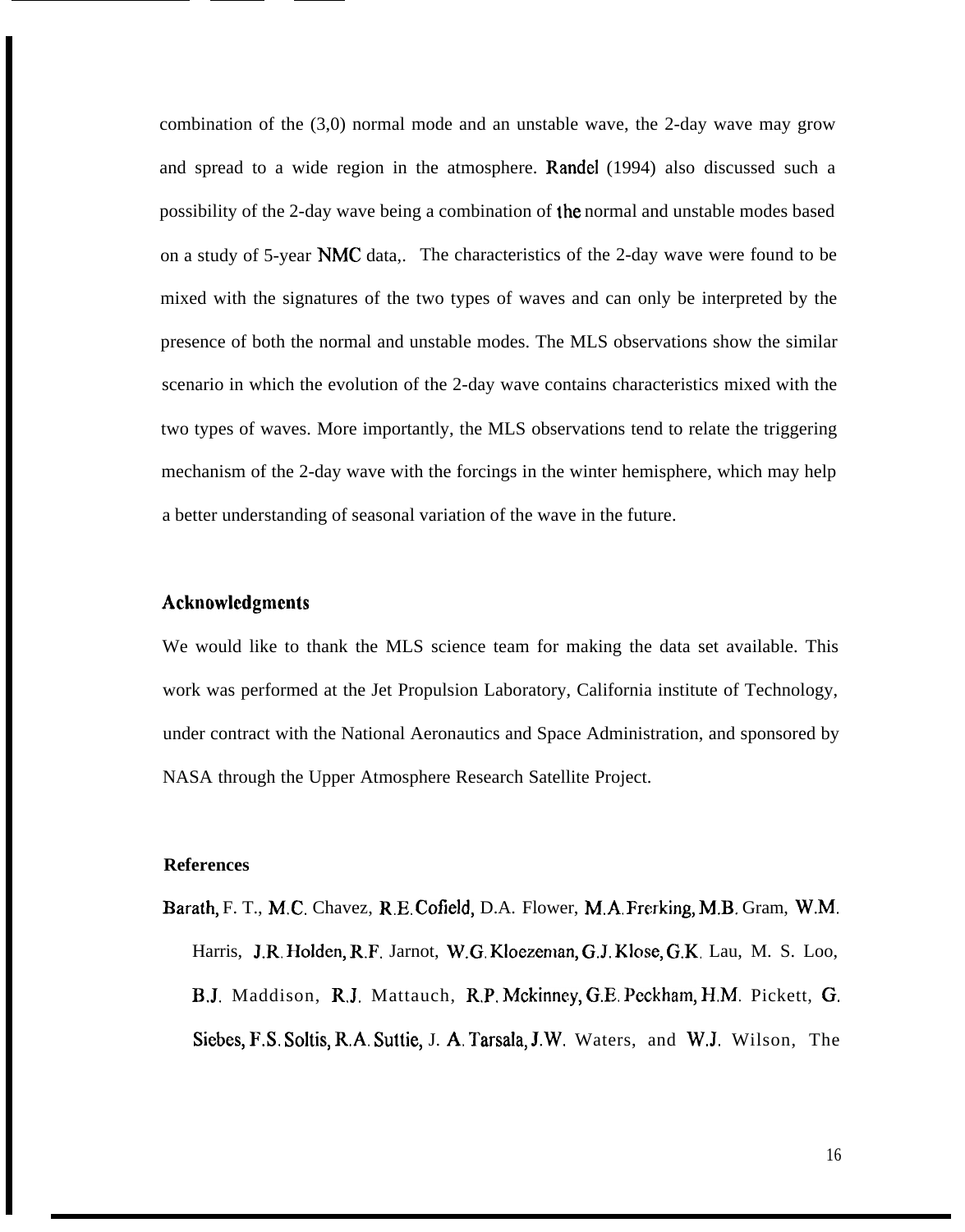Upper Atmosphere Research Satellite Microwave Limb Sounder instrument, J *Geophys. I/es.* 98, 10,751-10,762, 1993.

- Burks, D., and C. Leovy, Planetary waves near the mesospheric easterly jet. *Geophys. Res. Lelt.,* 13, 193-196, 1986.
- Coy, L., Apossible 2-day oscillation near the tropical stratopause. *J. Atmos. Sci.,* 36, 1615-1618, 1979.
- Craig, R. L., and W. G. Elford, Observations of the quasi 2-day wave near 90 km altitude at Adelaide (35°S). *J. Atmos. Terr. Phys., 43,* 1051-1056, 1981.
- Craig, R. L., R. A. Vincent, G. J. Fraser, and M. J. Smith, The quasi 2-day wave in the Southern Hemisphere mesosphere. *Nature, 287, 319-320, 1980.*
- Fishbein, E. F., R.E. Cofield, L. Froidevaux, R.F. Jarnot, T. l.ungu, W.G. Read, Z. Shippony, J.W. Waters, 1.S. McDermid, Validation of UARS MLS temperature and pressure measurements, submitted to *J. Geophys. Res., 1995.*
- Hagan, M. E., J. M. Forbes, and F. Vial, A numerical investigation of the propagation of the quasi 2-day wave into the lower thermosphere. *J. Geophys. Res.*, 98, 23,193-23,205, 1993.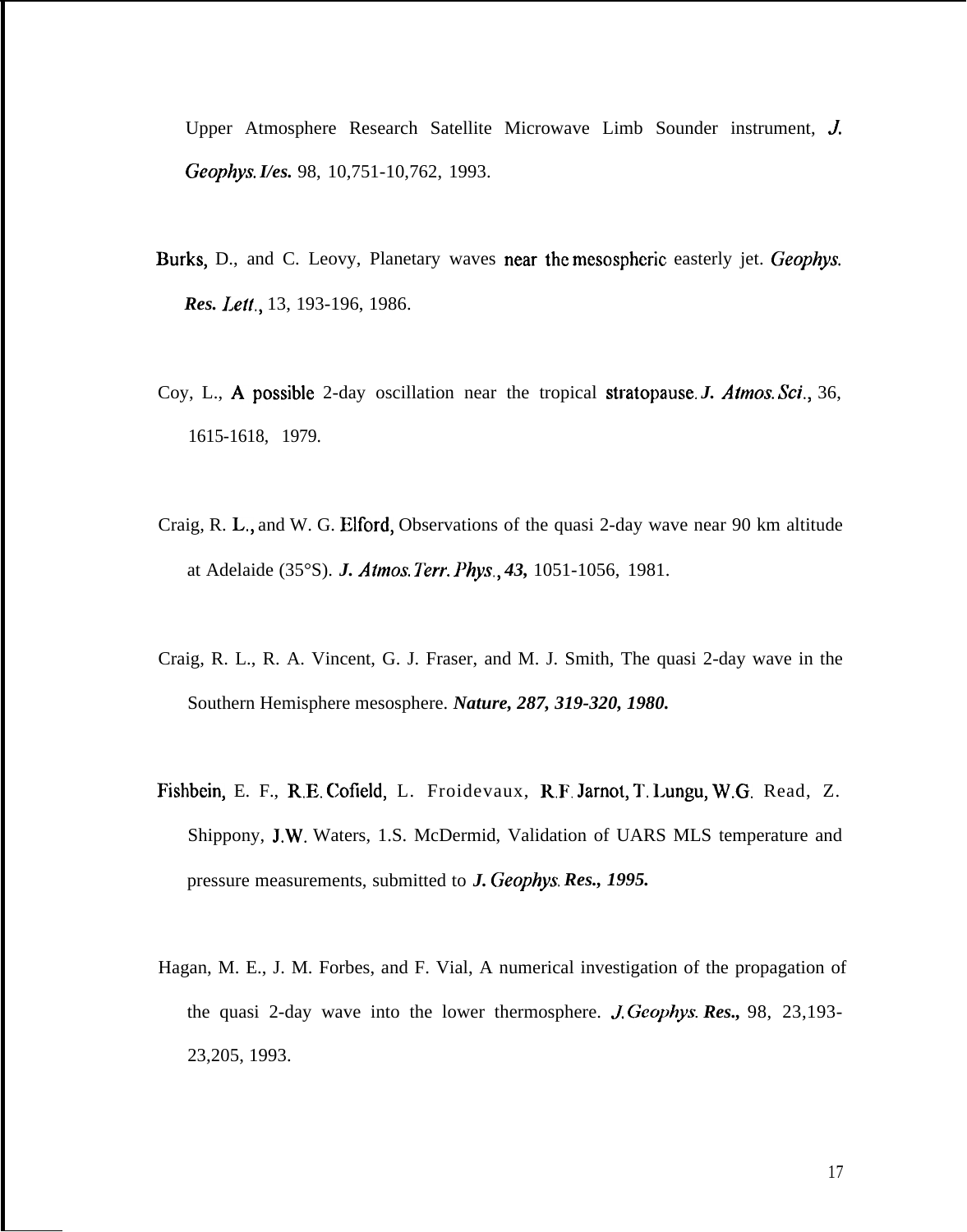- Harris, T. J., and R. A. Vincent, The quasi-two-day wave observed in the equatorial middle atmosphere, J. *Geophys. Res., 98, 10,481-10,492,* 1993.
- Muller, H. G. and S. P. Kingsley, On the scale sizes of wind systems in the meteor zone. J. *Afmo. Yerr. Phys., 36, 1851-1861, 1974.*
- Plumb, R. A., Baroclinic instability of the mesosphere: A mechanism for the 2-day wave? *J. Atmos. Sci., 40,262-270,* 1983.
- Randel, W. J., Observations of the 2-day wave in NMC stratospheric analyses. *J. Atmos. Sci., 51,306-313, 1994.*
- Rodgers, C. D., and A. J. Prata, Evidence for a traveling two-day wave in the middle atmosphere. *J. Geophys. Res., 86, 9661-9664,* 1981.
- Salby, M. L,, The 2-day wave in the middle atmosphere: observations and theory. *J. Geophys. Res., 86,9661-9664, 1981.*
- Tsuda, T.j S. Kate, and R. A. Vincent, Long period wind oscillations observed by the Kyoto meteor radar and comparison of the quasi-2-day wave Adelaide HF radar observations, *J. Atmos. Terr. Phys., 50, 225-230,* 1988.
- Waters, J. W., Chap.8 in *Atmospheric Remote Sensing Microwave Radiometry,* M.A. Janssen, Ed., Wiley, New York, 1993.
- Wu, D. L., P. B. Hays, W. R. Skinner, A. R. Marshall, M, D. Burrage, R. S. Lieberman, and D. A. Ortland, Observations of the quasi 2.-day wave **from** the High Resolution Doppler Imager on UARS. *Geophys. Res. Leff.,* 20,2853-2856, 1993.
- Wu, D. L., P.B. Hays and W.R. Skinner, A least squares method for spectral analysis of space-time series, in press, *J. A tmos. Sci., 1995.*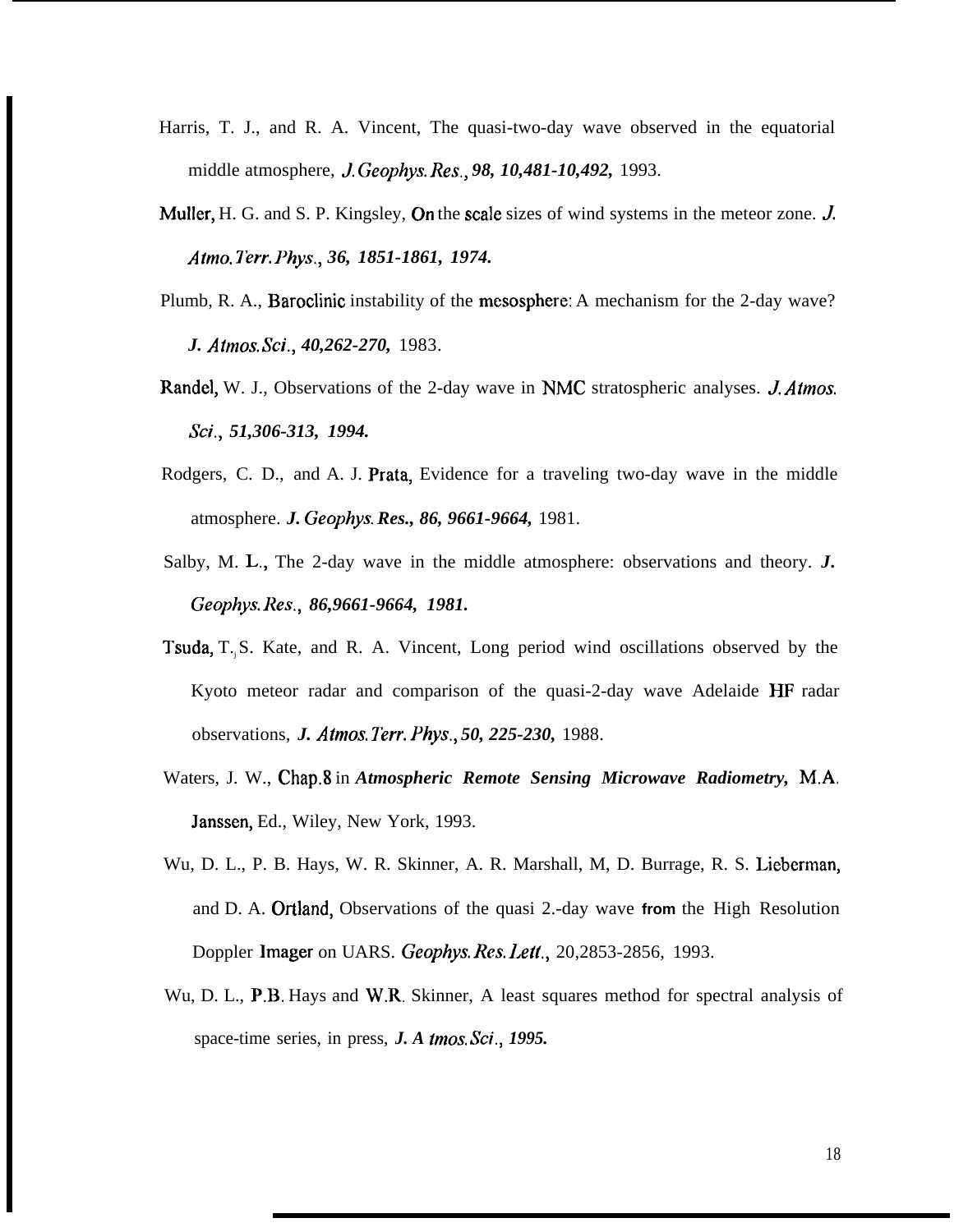## **Figure Captions**

Figure 1. Wave spectrum for the period of January 10-30, 1993 at a latitude of 20°S and pressure of 0.46 mb, where the 2-day wave sharply peak at a period of -48 h and wavenumber 3. Contours describe the amplitude responses at each frequency and wavenumber and start from a value of 0.5 K with an increment of 0.5 K. The confident level is -0.5 K for the amplitude response near the 2-day wave.

**Figure 2.** Wave spectrum for the period of June 18-July 7, 1993 at a latitude of 20"N and pressure of 0.1 mb. Contours start from 0.4 K with an increment of 0.4 K. Two wave components are identified for the 2-day wave event and they are respectively the periods of 50h for wave 3 and 45h for wave 4.

Figure 3. Evolution of the January 2-day wave for the component at (wavenumber, frequency)=(3,0 .5), Contours are labeled from 0.5 K with an increment of 0.5 K. The confident level is estimated to be 0.5 K for most pressure levels from 46 mb to 0.046 mb. The dashed lines show the boundary of MLS sampling which is biased to the different hemispheres alternately as a result of the UARS yaw maneuvers.

**Figure 4.** As in Figure 3 but for the component (4,0.53).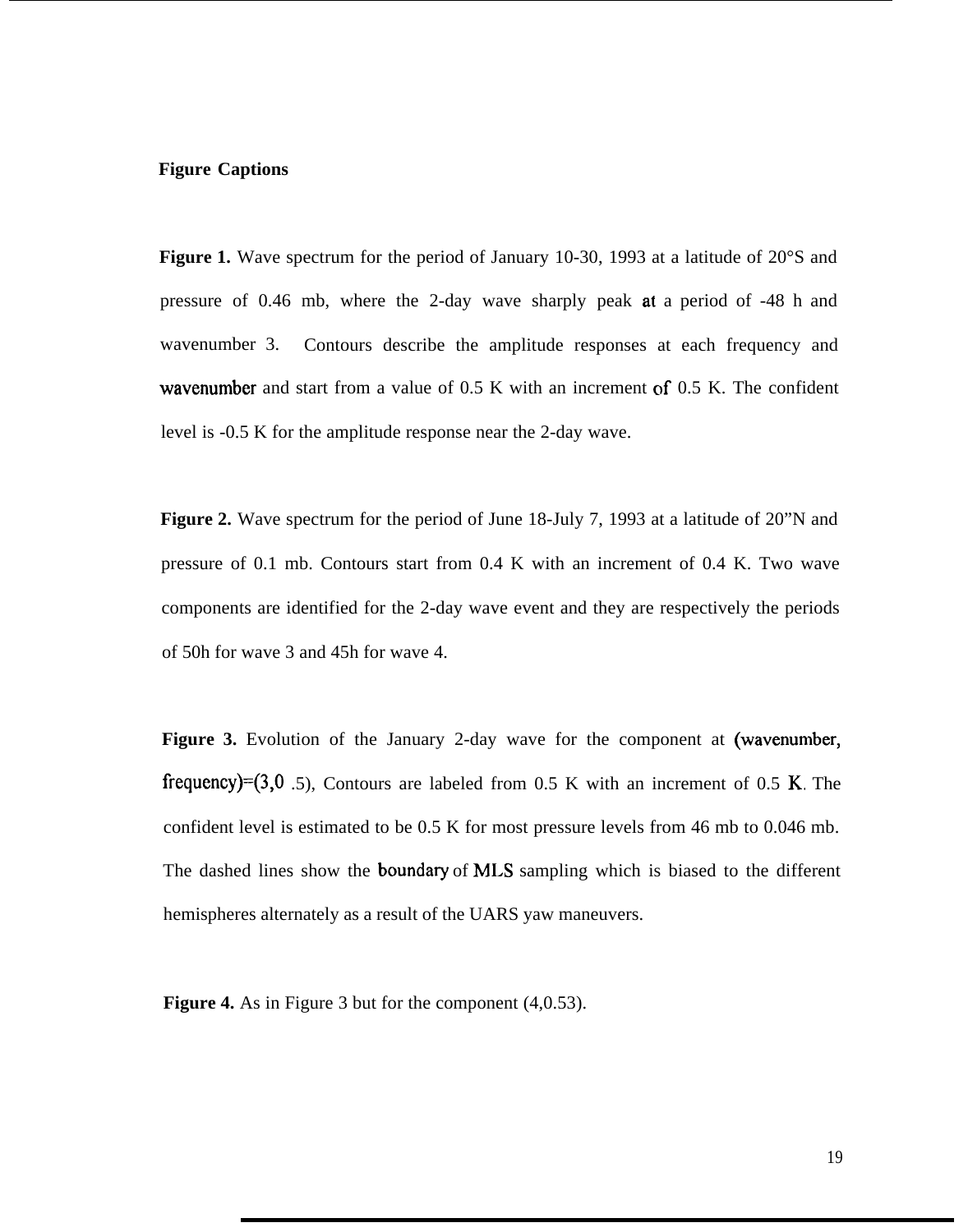**Figure 5.** Latitude-altitude cross section of the 2-day wave amplitude for selected days during the January event. Contours start from 0.5 K at an interval of 0.5 K. A shift of peak amplitude is evident for most of the days, which shows the peak amplitude moving to a higher latitude as the Z-day wave grows into a higher altitude. A burst in the northern hemisphere on day 460 is a strong forcing that maybe able to penetrate into the summer hemisphere to trigger the 2-day wave.

Figure 6. Phase structures of the 2-day wave for the same days as in Figure 5. Plotted are two phase profiles at 20°S (solid lines) and 20"N (dashed lines). The out-of-phase relation is clearly evident when the 2-day wave is significant, which is a good indication of the global presence of the (3,0) Rossby normal mode.

**Figure 7.** Time series of the 2-day wave amplitude profiles at a latitude of 20°S, showing the upward propagating disturbances in the early time of the event and the downward progression during the major wave enhancement. The upward-and-downward propagation may suggest that the 2-day wave is a combination of the normal and unstable modes.

**Figure 8.** Evolution of the July/August 2-day wave for the component at (3,0.48). Sporadic events are found throughout approximate two month period between the mid-June and the mid-August. The amplitudes of these events are generally much weaker than the primary event in January 1993.